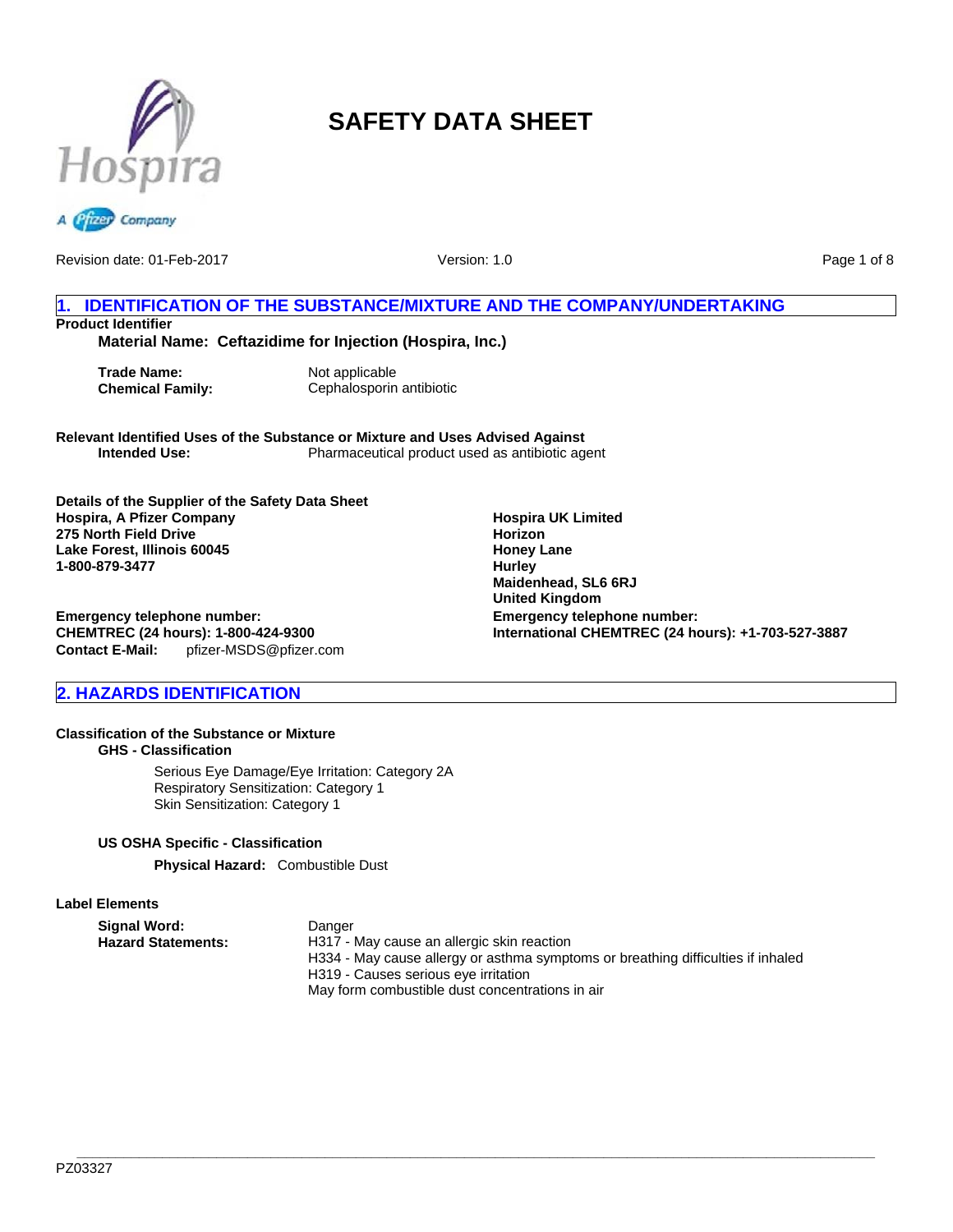**\_\_\_\_\_\_\_\_\_\_\_\_\_\_\_\_\_\_\_\_\_\_\_\_\_\_\_\_\_\_\_\_\_\_\_\_\_\_\_\_\_\_\_\_\_\_\_\_\_\_\_\_\_\_\_\_\_\_\_\_\_\_\_\_\_\_\_\_\_\_\_\_\_\_\_\_\_\_\_\_\_\_\_\_\_\_\_\_\_\_\_\_\_\_\_\_\_\_\_\_\_\_\_**

## **Material Name: Ceftazidime for Injection (Hospira, Inc.) Revision date: 01-Feb-2017**

| <b>Precautionary Statements:</b> | P261 - Avoid breathing dust/fume/gas/mist/vapors/spray<br>P272 - Contaminated work clothing must not be allowed out of the workplace<br>P280 - Wear protective gloves/protective clothing/eye protection/face protection<br>P285 - In case of inadequate ventilation wear respiratory protection<br>P304 + P341 - IF INHALED: If breathing is difficult, remove to fresh air and keep at rest in a<br>position comfortable for breathing |
|----------------------------------|------------------------------------------------------------------------------------------------------------------------------------------------------------------------------------------------------------------------------------------------------------------------------------------------------------------------------------------------------------------------------------------------------------------------------------------|
|                                  | P302+ P352 - IF ON SKIN: Wash with plenty of soap and water<br>P305 + P351 + P338 - IF IN EYES: Rinse cautiously with water for several minutes. Remove<br>contact lenses, if present and easy to do. Continue rinsing<br>P337 + P313 - If eye irritation persists: Get medical advice/attention                                                                                                                                         |
|                                  | P333 + P313 - If skin irritation or rash occurs: Get medical advice/attention<br>P342 + P311 - If experiencing respiratory symptoms: Call a POISON CENTRE or<br>doctor/physician                                                                                                                                                                                                                                                         |
|                                  | P363 - Wash contaminated clothing before reuse<br>P501 - Dispose of contents/container in accordance with all local and national regulations                                                                                                                                                                                                                                                                                             |



**Other Hazards** An Occupational Exposure Value has been established for one or more of the ingredients (see Section 8).

**Note:** This document has been prepared in accordance with standards for workplace safety, which require the inclusion of all known hazards of the active substance or its intermediates regardless of the potential risk. The precautionary statements and warnings included may not apply in all cases. Your needs may vary depending upon the potential for exposure in your workplace.

## **3. COMPOSITION / INFORMATION ON INGREDIENTS**

#### **Hazardous**

| Ingredient                   | <b>CAS Number</b> | EU                   | <b>GHS Classification</b> | %     |
|------------------------------|-------------------|----------------------|---------------------------|-------|
|                              |                   | <b>EINECS/ELINCS</b> |                           |       |
|                              |                   | List                 |                           |       |
| Ceftazidime                  | 78439-06-2        | Not Listed           | Resp. Sens. 1 (H334)      | 88-90 |
|                              |                   |                      | Skin Sens. 1 (H317)       |       |
| Sodium carbonate monohydrate | 5968-11-6         | Not Listed           | Eve Irrit. 2 (H319)       |       |

**\_\_\_\_\_\_\_\_\_\_\_\_\_\_\_\_\_\_\_\_\_\_\_\_\_\_\_\_\_\_\_\_\_\_\_\_\_\_\_\_\_\_\_\_\_\_\_\_\_\_\_\_\_\_\_\_\_\_\_\_\_\_\_\_\_\_\_\_\_\_\_\_\_\_\_\_\_\_\_\_\_\_\_\_\_\_\_\_\_\_\_\_\_\_\_\_\_\_\_\_\_\_\_**

**Additional Information:** Ingredient(s) indicated as hazardous have been assessed under standards for workplace safety.

## **For the full text of the CLP/GHS abbreviations mentioned in this Section, see Section 16**

## **4. FIRST AID MEASURES**

## **Description of First Aid Measures**

**Eye Contact:** Flush with water while holding eyelids open for at least 15 minutes. Seek medical attention immediately.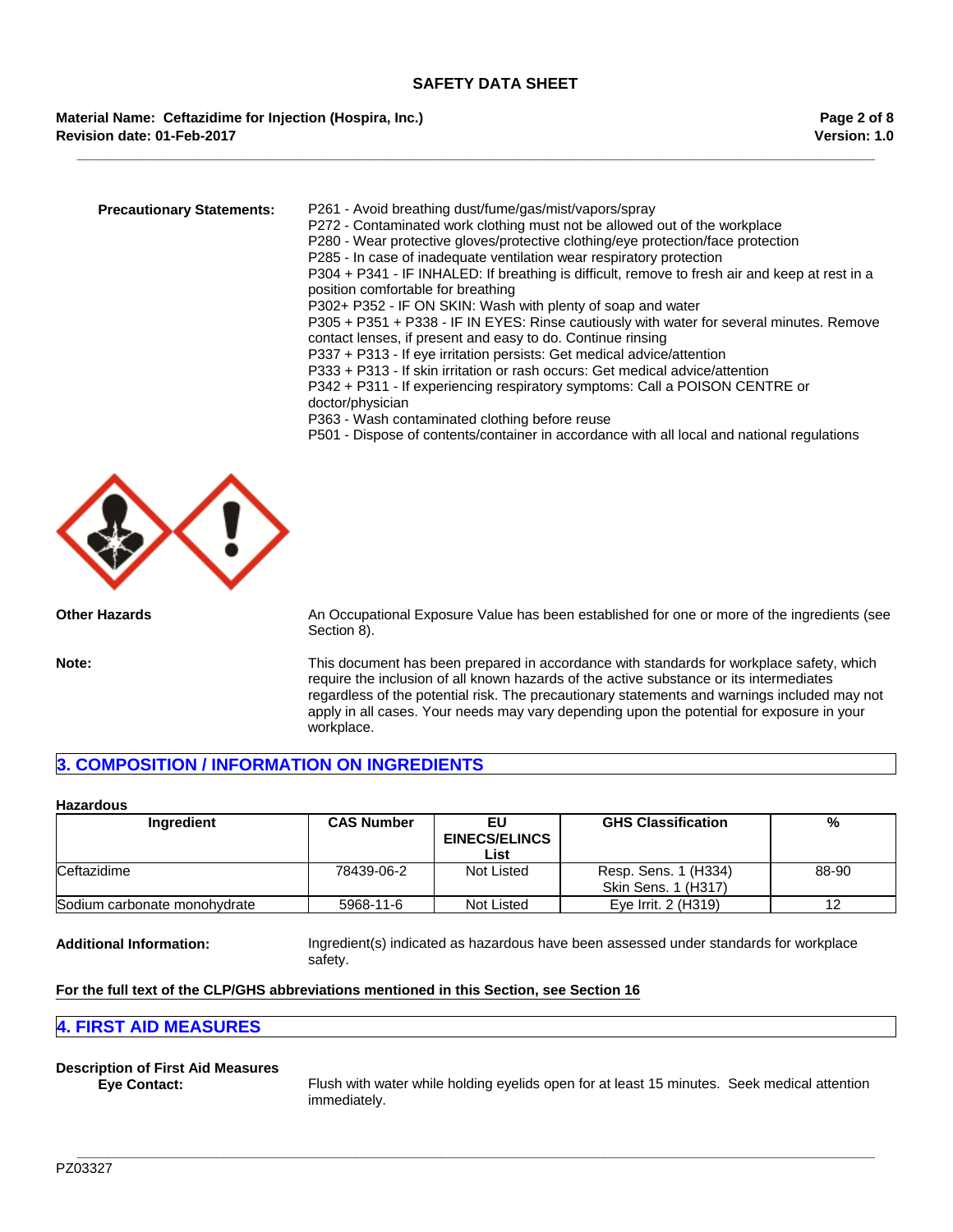**\_\_\_\_\_\_\_\_\_\_\_\_\_\_\_\_\_\_\_\_\_\_\_\_\_\_\_\_\_\_\_\_\_\_\_\_\_\_\_\_\_\_\_\_\_\_\_\_\_\_\_\_\_\_\_\_\_\_\_\_\_\_\_\_\_\_\_\_\_\_\_\_\_\_\_\_\_\_\_\_\_\_\_\_\_\_\_\_\_\_\_\_\_\_\_\_\_\_\_\_\_\_\_**

## **Revision date: 01-Feb-2017 Material Name: Ceftazidime for Injection (Hospira, Inc.)**

| <b>Skin Contact:</b>                                                                                       | Remove contaminated clothing. Flush area with large amounts of water. Use soap. Seek<br>medical attention. For information on potential delayed effects, see Section 2 - Hazards<br>Identification and/or Section 11 - Toxicological Information. |
|------------------------------------------------------------------------------------------------------------|---------------------------------------------------------------------------------------------------------------------------------------------------------------------------------------------------------------------------------------------------|
| Ingestion:                                                                                                 | Never give anything by mouth to an unconscious person. Wash out mouth with water. Do not<br>induce vomiting unless directed by medical personnel. Seek medical attention immediately.                                                             |
| Inhalation:                                                                                                | Remove to fresh air and keep patient at rest. Seek medical attention immediately.                                                                                                                                                                 |
| Most Important Symptoms and Effects, Both Acute and Delayed                                                |                                                                                                                                                                                                                                                   |
| <b>Symptoms and Effects of</b><br>Exposure:<br><b>Medical Conditions</b><br><b>Aggravated by Exposure:</b> | For information on potential signs and symptoms of exposure, See Section 2 - Hazards<br>Identification and/or Section 11 - Toxicological Information.<br>None known                                                                               |
| <b>Notes to Physician:</b>                                                                                 | Indication of the Immediate Medical Attention and Special Treatment Needed<br>None                                                                                                                                                                |
|                                                                                                            |                                                                                                                                                                                                                                                   |

## **5. FIRE FIGHTING MEASURES**

**Extinguishing Media:** Use carbon dioxide, dry chemical, or water spray.

#### **Special Hazards Arising from the Substance or Mixture**

| <b>Hazardous Combustion</b> | Emits toxic fumes of carbon monoxide, carbon dioxide, nitrogen oxides, sulfur oxides and other |
|-----------------------------|------------------------------------------------------------------------------------------------|
| <b>Products:</b>            | sulfur-containing compounds.                                                                   |

#### **Fire / Explosion Hazards:** Fine particles (such as dust and mists) may fuel fires/explosions.

#### **Advice for Fire-Fighters**

Wear approved positive pressure, self-contained breathing apparatus and full protective turn out gear.

## **6. ACCIDENTAL RELEASE MEASURES**

#### **Personal Precautions, Protective Equipment and Emergency Procedures**

Personnel involved in clean-up should wear appropriate personal protective equipment (see Section 8). Minimize exposure.

#### **Environmental Precautions**

Place waste in an appropriately labeled, sealed container for disposal. Care should be taken to avoid environmental release.

#### **Methods and Material for Containment and Cleaning Up**

| Measures for Cleaning /<br><b>Collecting:</b> | Contain the source of spill if it is safe to do so. Collect spilled material by a method that<br>controls dust generation. A damp cloth or a filtered vacuum should be used to clean spills of<br>dry solids. Clean spill area thoroughly. |
|-----------------------------------------------|--------------------------------------------------------------------------------------------------------------------------------------------------------------------------------------------------------------------------------------------|
|                                               |                                                                                                                                                                                                                                            |

| <b>Additional Consideration for</b> | Non-essential personnel should be evacuated from affected area. Report emergency            |
|-------------------------------------|---------------------------------------------------------------------------------------------|
| <b>Large Spills:</b>                | situations immediately. Clean up operations should only be undertaken by trained personnel. |

## **7. HANDLING AND STORAGE**

#### **Precautions for Safe Handling**

Minimize dust generation and accumulation. Avoid breathing dust. When handling, use appropriate personal protective equipment (see Section 8). Wash hands and any exposed skin after removal of PPE. Refer to Section 12 - Ecological Information, for information on potential effects on the environment. Releases to the environment should be avoided. Review and implement appropriate technical and procedural waste water and waste disposal measures to prevent occupational exposure or environmental releases. Potential points of process emissions of this material to the atmosphere should be controlled with dust collectors, HEPA filtration systems or other equivalent controls.

**\_\_\_\_\_\_\_\_\_\_\_\_\_\_\_\_\_\_\_\_\_\_\_\_\_\_\_\_\_\_\_\_\_\_\_\_\_\_\_\_\_\_\_\_\_\_\_\_\_\_\_\_\_\_\_\_\_\_\_\_\_\_\_\_\_\_\_\_\_\_\_\_\_\_\_\_\_\_\_\_\_\_\_\_\_\_\_\_\_\_\_\_\_\_\_\_\_\_\_\_\_\_\_**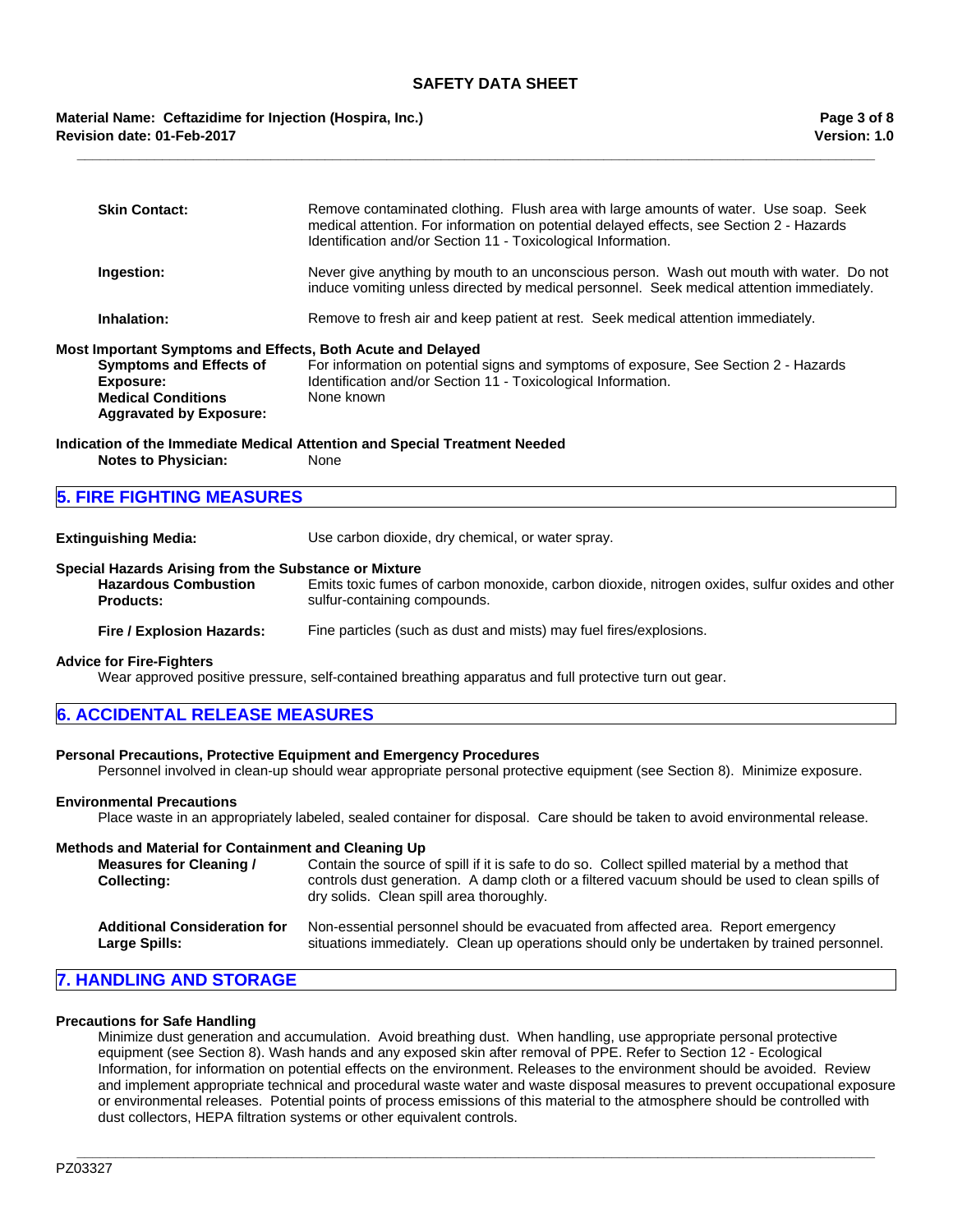**\_\_\_\_\_\_\_\_\_\_\_\_\_\_\_\_\_\_\_\_\_\_\_\_\_\_\_\_\_\_\_\_\_\_\_\_\_\_\_\_\_\_\_\_\_\_\_\_\_\_\_\_\_\_\_\_\_\_\_\_\_\_\_\_\_\_\_\_\_\_\_\_\_\_\_\_\_\_\_\_\_\_\_\_\_\_\_\_\_\_\_\_\_\_\_\_\_\_\_\_\_\_\_**

**Revision date: 01-Feb-2017 Material Name: Ceftazidime for Injection (Hospira, Inc.)**

**Conditions for Safe Storage, Including any Incompatibilities Storage Conditions:** Store as directed by product packaging. **Specific end use(s):** Pharmaceutical drug product

## **8. EXPOSURE CONTROLS / PERSONAL PROTECTION**

#### **Control Parameters**

**Refer to available public information for specific member state Occupational Exposure Limits.**

#### **Ceftazidime**

**Pfizer Occupational Exposure** OEB 1 - Sensitizer (control exposure to the range of 1000ug/m<sup>3</sup> to 3000ug/m<sup>3</sup>) **Band (OEB):**

#### **Exposure Controls**

| <b>Engineering Controls:</b>             | Engineering controls should be used as the primary means to control exposures. General<br>room ventilation is adequate unless the process generates dust, mist or fumes. Keep airborne<br>contamination levels below the exposure limits listed above in this section.                                                                                                                                                      |
|------------------------------------------|-----------------------------------------------------------------------------------------------------------------------------------------------------------------------------------------------------------------------------------------------------------------------------------------------------------------------------------------------------------------------------------------------------------------------------|
| <b>Personal Protective</b><br>Equipment: | Refer to applicable national standards and regulations in the selection and use of personal<br>protective equipment (PPE). Contact your safety and health professional or safety equipment<br>supplier for assistance in selecting the correct protective clothing/equipment based on an<br>assessment of the workplace conditions, other chemicals used or present in the workplace and<br>specific operational processes. |
| Hands:                                   | Impervious gloves (e.g. Nitrile, etc.) are recommended if skin contact with drug product is<br>possible and for bulk processing operations. (Protective gloves must meet the standards in<br>accordance with EN374, ASTM F1001 or international equivalent.)                                                                                                                                                                |
| Eyes:                                    | Wear safety glasses or goggles if eye contact is possible. (Eye protection must meet the<br>standards in accordance with EN166, ANSI Z87.1 or international equivalent.)                                                                                                                                                                                                                                                    |
| Skin:                                    | Impervious protective clothing is recommended if skin contact with drug product is possible and<br>for bulk processing operations. (Protective clothing must meet the standards in accordance<br>with EN13982, ANSI 103 or international equivalent.)                                                                                                                                                                       |
| <b>Respiratory protection:</b>           | Under normal conditions of use, if the applicable Occupational Exposure Limit (OEL) is<br>exceeded, wear an appropriate respirator with a protection factor sufficient to control exposures<br>to below the OEL (e.g. particulate respirator with a half mask, P3 filter). (Respirators must<br>meet the standards in accordance with EN140, EN143, ASTM F2704-10 or international<br>equivalent.)                          |

## **9. PHYSICAL AND CHEMICAL PROPERTIES**

| <b>Physical State:</b>                               | Powder             | Color:                   | White to off-white |
|------------------------------------------------------|--------------------|--------------------------|--------------------|
| Odor:                                                | No data available. | <b>Odor Threshold:</b>   | No data available. |
| <b>Molecular Formula:</b>                            | Mixture            | <b>Molecular Weight:</b> | Mixture            |
| <b>Solvent Solubility:</b>                           | No data available  |                          |                    |
| <b>Water Solubility:</b>                             | No data available  |                          |                    |
| pH:                                                  | No data available. |                          |                    |
| Melting/Freezing Point (°C):                         | No data available  |                          |                    |
| <b>Boiling Point (°C):</b>                           | No data available. |                          |                    |
| Partition Coefficient: (Method, pH, Endpoint, Value) |                    |                          |                    |
| <b>Ceftazidime</b>                                   |                    |                          |                    |
| Measured<br>Log D<br>$-2.21$<br><sup>7</sup>         |                    |                          |                    |
| Sodium carbonate monohydrate<br>No data available    |                    |                          |                    |
| Decomposition Temperature (°C):                      | No data available. |                          |                    |

**\_\_\_\_\_\_\_\_\_\_\_\_\_\_\_\_\_\_\_\_\_\_\_\_\_\_\_\_\_\_\_\_\_\_\_\_\_\_\_\_\_\_\_\_\_\_\_\_\_\_\_\_\_\_\_\_\_\_\_\_\_\_\_\_\_\_\_\_\_\_\_\_\_\_\_\_\_\_\_\_\_\_\_\_\_\_\_\_\_\_\_\_\_\_\_\_\_\_\_\_\_\_\_**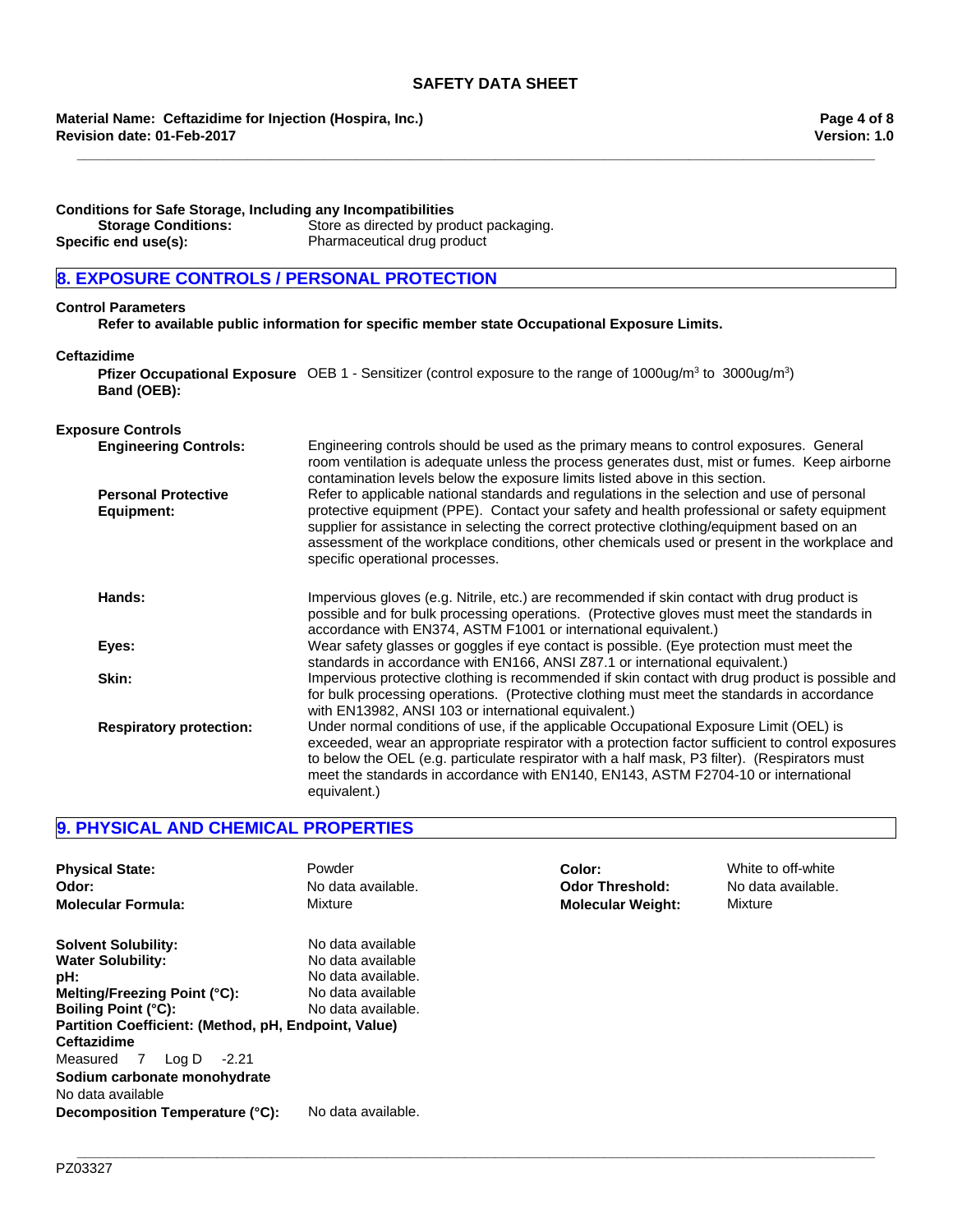**\_\_\_\_\_\_\_\_\_\_\_\_\_\_\_\_\_\_\_\_\_\_\_\_\_\_\_\_\_\_\_\_\_\_\_\_\_\_\_\_\_\_\_\_\_\_\_\_\_\_\_\_\_\_\_\_\_\_\_\_\_\_\_\_\_\_\_\_\_\_\_\_\_\_\_\_\_\_\_\_\_\_\_\_\_\_\_\_\_\_\_\_\_\_\_\_\_\_\_\_\_\_\_**

## **Revision date: 01-Feb-2017 Material Name: Ceftazidime for Injection (Hospira, Inc.)**

**Version: 1.0 Page 5 of 8**

**Evaporation Rate (Gram/s):** No data available<br> **Vapor Pressure (kPa):** No data available **Vapor Pressure (kPa):** No data available<br> **Vapor Density (q/ml):** No data available **Vapor Density (g/ml):** No data available<br> **Relative Density:** No data available **Relative Density: Viscosity:** No data available

**Flammablity:**

Autoignition Temperature (Solid) (°C):<br>
Flammability (Solids): No data available **Flammability (Solids):**<br> **Flash Point (Liquid) (°C):** No data available **Flash Point (Liquid) (°C): Flash Point (Liquid) (°C):**<br> **Upper Explosive Limits (Liquid) (% by Vol.):** No data available **Upper Explosive Limits (Liquid) (% by Vol.):** No data available<br> **Lower Explosive Limits (Liquid) (% by Vol.):** No data available **Lower Explosive Limits (Liquid) (% by Vol.):** No data availa<br> **erization:** Will not occur **Polymerization:** 

## **10. STABILITY AND REACTIVITY**

**Reactivity:** No data available **Chemical Stability:** Stable under normal conditions of use. **Possibility of Hazardous Reactions Oxidizing Properties:** No data available **Hazardous Decomposition Products:**

**Conditions to Avoid:** Fine particles (such as dust and mists) may fuel fires/explosions. **Incompatible Materials:** As a precautionary measure, keep away from strong oxidizers No data available

## **11. TOXICOLOGICAL INFORMATION**

| <b>Information on Toxicological Effects</b> |                                                                                                                                                                                                                                                                                                                                                                                                                                                                                                                                                                                                                                                                                                                   |
|---------------------------------------------|-------------------------------------------------------------------------------------------------------------------------------------------------------------------------------------------------------------------------------------------------------------------------------------------------------------------------------------------------------------------------------------------------------------------------------------------------------------------------------------------------------------------------------------------------------------------------------------------------------------------------------------------------------------------------------------------------------------------|
| <b>General Information:</b>                 | The information included in this section describes the potential hazards of the individual<br>ingredients.                                                                                                                                                                                                                                                                                                                                                                                                                                                                                                                                                                                                        |
| <b>Short Term:</b>                          | Inhalation of significant quantities of this substance could result in the health effects described<br>in 'Known clinical effects'. Ingestion of this material can cause effects similar to those seen in<br>clinical use including cholinergic crisis, characterized by severe nausea, vomiting, salivation,<br>sweating, slow heart rate, low blood pressure, muscle weakness, respiratory depression.                                                                                                                                                                                                                                                                                                          |
| <b>Known Clinical Effects:</b>              | May cause effects similar to those seen in clinical use including transient diarrhea, nausea and<br>abdominal pain. Individuals sensitive to this material or other materials in its chemical class<br>may develop allergic reactions. Pseudomembranous colitis (manifested by watery diarrhea,<br>urge to defecate, abdominal cramps, low-grade fever, bloody stools, and abdominal pain) may<br>also occur. Concomitant administration of aminoglycosides and cephalosporins has caused<br>nephrotoxicity. Individuals who are sensitive to beta lactam antibiotics, both penicillins and<br>cephalosporins, may experience contact or systemic hypersensitivity and anaphylaxis upon<br>exposure to this drug. |

**\_\_\_\_\_\_\_\_\_\_\_\_\_\_\_\_\_\_\_\_\_\_\_\_\_\_\_\_\_\_\_\_\_\_\_\_\_\_\_\_\_\_\_\_\_\_\_\_\_\_\_\_\_\_\_\_\_\_\_\_\_\_\_\_\_\_\_\_\_\_\_\_\_\_\_\_\_\_\_\_\_\_\_\_\_\_\_\_\_\_\_\_\_\_\_\_\_\_\_\_\_\_\_**

## **Acute Toxicity: (Species, Route, End Point, Dose)**

#### **Ceftazidime**

RatOralLD50 >20,000mg/kg RatIntravenousLD50 6100mg/kg RatSubcutaneousLD50 20g/kg

**Acute Toxicity Comments:** A greater than symbol (>) indicates that the toxicity endpoint being tested was not achievable at the highest dose used in the test.

## **Irritation / Sensitization: (Study Type, Species, Severity)**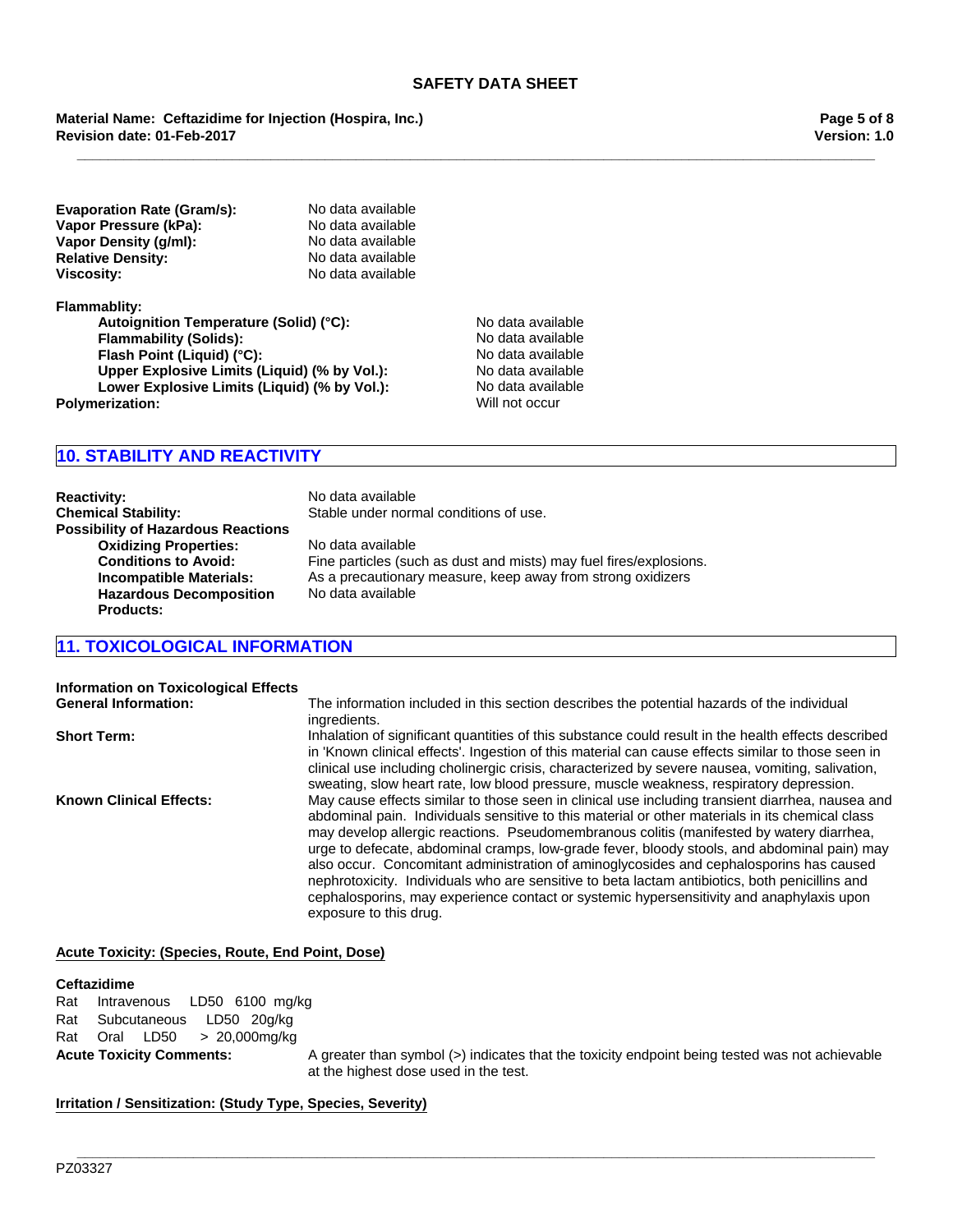**\_\_\_\_\_\_\_\_\_\_\_\_\_\_\_\_\_\_\_\_\_\_\_\_\_\_\_\_\_\_\_\_\_\_\_\_\_\_\_\_\_\_\_\_\_\_\_\_\_\_\_\_\_\_\_\_\_\_\_\_\_\_\_\_\_\_\_\_\_\_\_\_\_\_\_\_\_\_\_\_\_\_\_\_\_\_\_\_\_\_\_\_\_\_\_\_\_\_\_\_\_\_\_**

## **Material Name: Ceftazidime for Injection (Hospira, Inc.) Revision date: 01-Feb-2017**

## **11. TOXICOLOGICAL INFORMATION**

#### **Ceftazidime**

| Skin Irritation / Sensitization |        |                |
|---------------------------------|--------|----------------|
| Eye Irritation Rabbit Slight    |        |                |
| Skin Irritation                 | Rabbit | Non-irritating |

Hypersensitivity reactions, including cross reactions (with penicillins) and anaphylaxis, are common among the cephalosporins.

#### **Reproduction & Developmental Toxicity: (Study Type, Species, Route, Dose, End Point, Effect(s))**

#### **Ceftazidime**

Fertility and Embryonic DevelopmentRatNo route specified40x human doseNOAELNo effects at maximum dose

#### **Genetic Toxicity: (Study Type, Cell Type/Organism, Result)**

#### **Ceftazidime**

Bacterial Mutagenicity (Ames)*Salmonella* Negative MicronucleusMouseNegative

**Carcinogen Status:** None of the components of this formulation are listed as a carcinogen by IARC, NTP or OSHA.

## **12. ECOLOGICAL INFORMATION**

**Environmental Overview:** The environmental characteristics of this material have not been fully evaluated. Releases to the environment should be avoided.

**\_\_\_\_\_\_\_\_\_\_\_\_\_\_\_\_\_\_\_\_\_\_\_\_\_\_\_\_\_\_\_\_\_\_\_\_\_\_\_\_\_\_\_\_\_\_\_\_\_\_\_\_\_\_\_\_\_\_\_\_\_\_\_\_\_\_\_\_\_\_\_\_\_\_\_\_\_\_\_\_\_\_\_\_\_\_\_\_\_\_\_\_\_\_\_\_\_\_\_\_\_\_\_**

#### **Toxicity:**

**Aquatic Toxicity: (Species, Method, End Point, Duration, Result)**

#### **Ceftazidime**

*Daphnia magna* (Water Flea)OECDEC5021Days100mg/L *Pimephales promelas* (Fathead Minnow)OECDNOEC28Days2mg/L *Anabaena flos-aquae* (Cyanobacteria)EC50 72Hours0.025mg/L Green algae OECDEC50 72Hours>120mg/L *Daphnia Magna* (Water Flea)EC50 48Hours>106mg/L *Daphnia magna* (Water Flea)OECDEC50 48Hours>120mg/L *Oncorhynchus mykiss* (Rainbow Trout)LC50 96Hours>106mg/L

**Persistence and Degradability:** No data available

**Bio-accumulative Potential:** No data available **Partition Coefficient: (Method, pH, Endpoint, Value) Ceftazidime** Measured7Log D-2.21

**Mobility in Soil:** No data available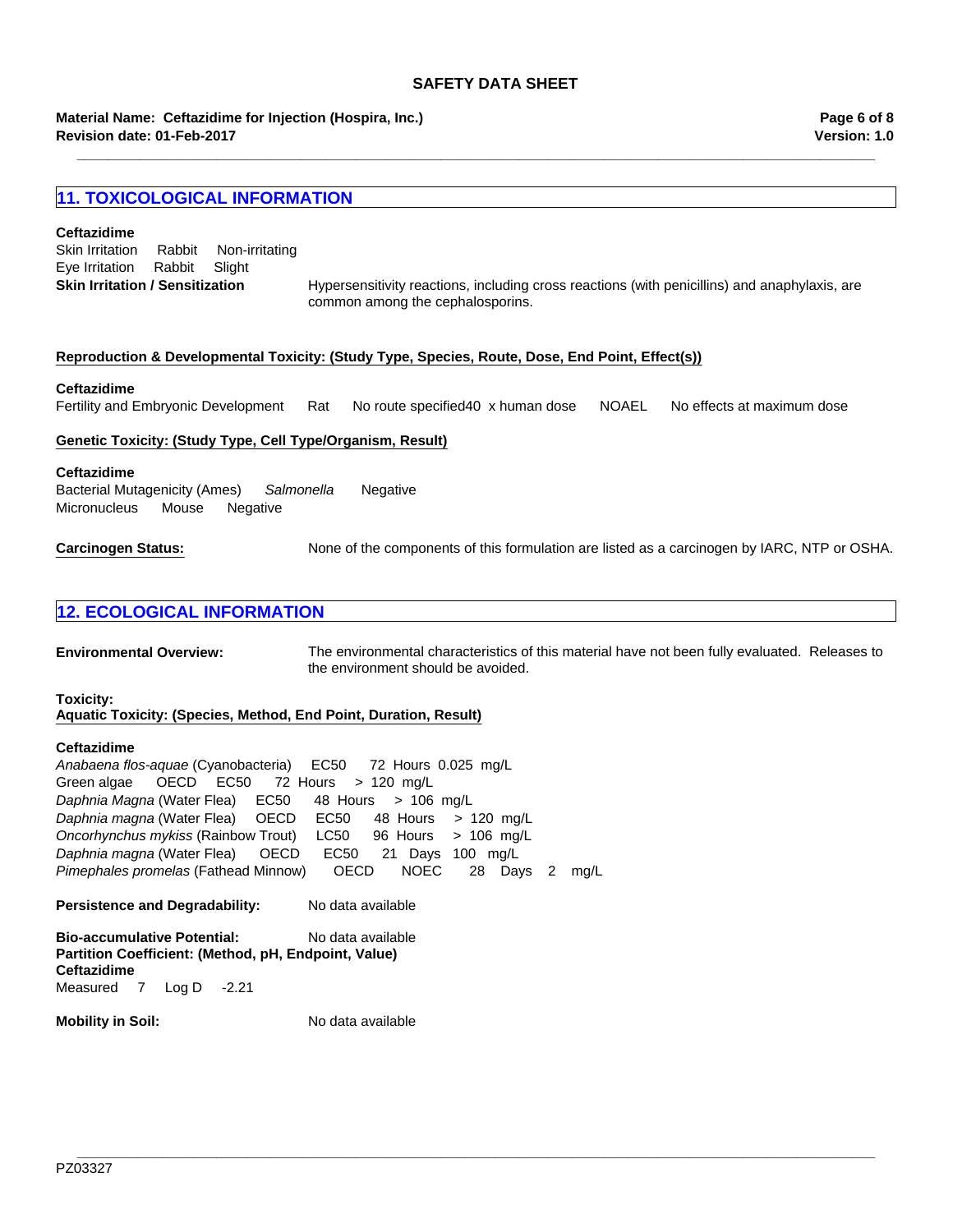**Revision date: 01-Feb-2017 Material Name: Ceftazidime for Injection (Hospira, Inc.)** **Version: 1.0 Page 7 of 8**

## **13. DISPOSAL CONSIDERATIONS**

**Waste Treatment Methods:** Dispose of waste in accordance with all applicable laws and regulations. Member State specific and Community specific provisions must be considered. Considering the relevant known environmental and human health hazards of the material, review and implement appropriate technical and procedural waste water and waste disposal measures to prevent occupational exposure and environmental release. It is recommended that waste minimization be practiced. The best available technology should be utilized to prevent environmental releases. This may include destructive techniques for waste and wastewater.

**\_\_\_\_\_\_\_\_\_\_\_\_\_\_\_\_\_\_\_\_\_\_\_\_\_\_\_\_\_\_\_\_\_\_\_\_\_\_\_\_\_\_\_\_\_\_\_\_\_\_\_\_\_\_\_\_\_\_\_\_\_\_\_\_\_\_\_\_\_\_\_\_\_\_\_\_\_\_\_\_\_\_\_\_\_\_\_\_\_\_\_\_\_\_\_\_\_\_\_\_\_\_\_**

## **14. TRANSPORT INFORMATION**

**The following refers to all modes of transportation unless specified below.**

Not regulated for transport under USDOT, EUADR, IATA, or IMDG regulations.

## **15. REGULATORY INFORMATION**

**Safety, Health and Environmental Regulations/Legislation Specific for the Substance or Mixture**

| <b>Ceftazidime</b>                        |            |
|-------------------------------------------|------------|
| <b>CERCLA/SARA 313 Emission reporting</b> | Not Listed |
| <b>California Proposition 65</b>          | Not Listed |
| <b>EU EINECS/ELINCS List</b>              | Not Listed |
| Sodium carbonate monohydrate              |            |
| <b>CERCLA/SARA 313 Emission reporting</b> | Not Listed |
| <b>California Proposition 65</b>          | Not Listed |
| <b>Australia (AICS):</b>                  | Present    |
| <b>EU EINECS/ELINCS List</b>              | Not Listed |

## **16. OTHER INFORMATION**

#### **Text of CLP/GHS Classification abbreviations mentioned in Section 3**

Sensitization, respiratory-Cat.1; H334 - May cause allergy or asthma symptoms or breathing difficulties if inhaled Sensitization, skin-Cat.1; H317 - May cause an allergic skin reaction Serious eye damage/eye irritation-Cat.2A; H319 - Causes serious eye irritation

| <b>Data Sources:</b>         | Publicly available toxicity information. |
|------------------------------|------------------------------------------|
| <b>Reasons for Revision:</b> | New data sheet.                          |
| <b>Revision date:</b>        | 01-Feb-2017                              |